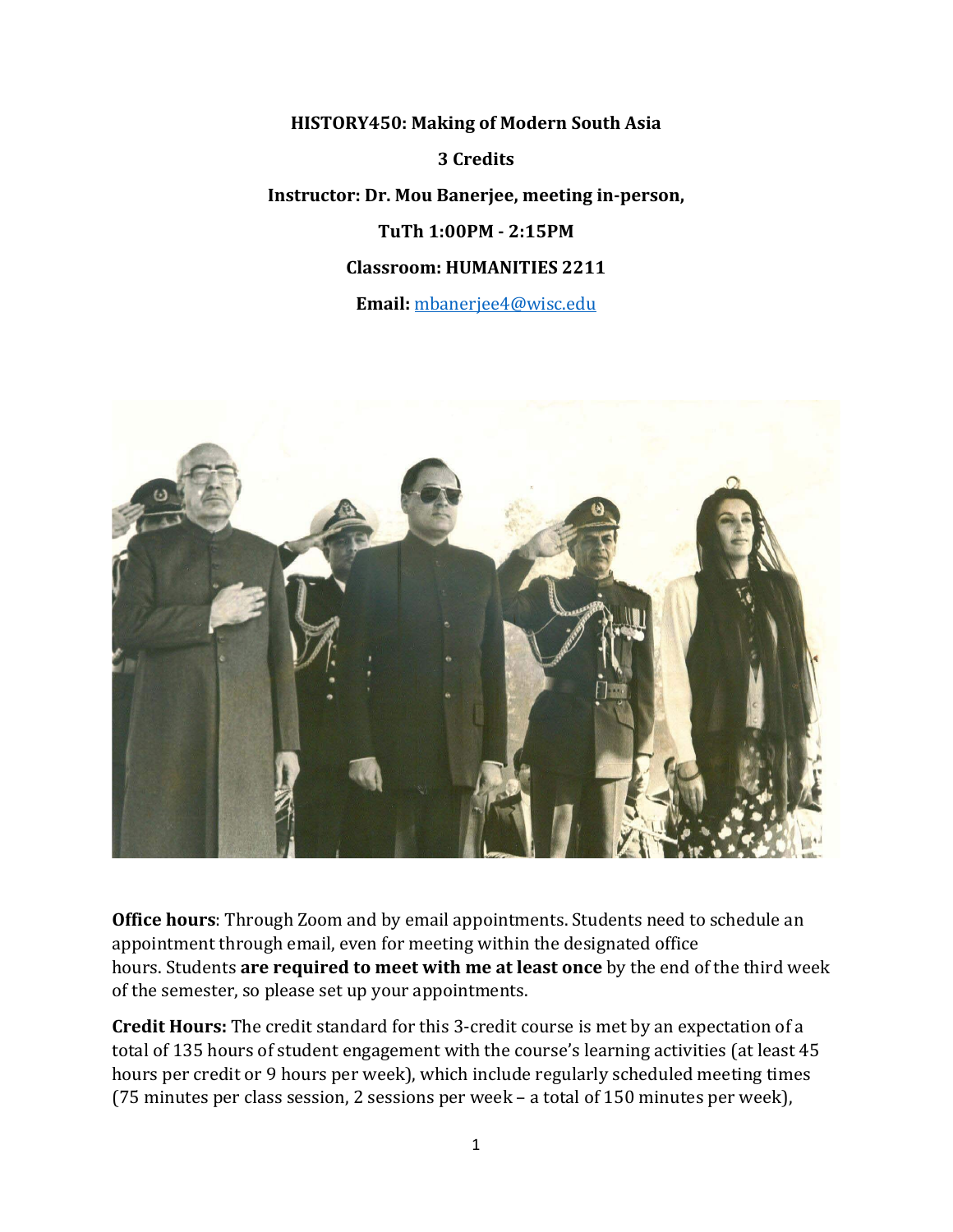guided individual research, dedicated online time, reading, writing, field trips, individual consultations with the instructor, and other student work as described in the syllabus.

**Syllabus:** This syllabus is subject to change at the discretion of the Instructor.

# **Course Requirements:**

This course is a historical introduction to the postcolonial history, political identity and political consciousness in the South Asian nation-states of India, Pakistan, Bangladesh, Sri Lanka, Afghanistan and Myanmar. We shall study the evolution of modern South Asia and the intricate relationship between the neighboring sovereign states that emerged out of the partition of colonial India in 1947 and their interactions with their immediate postcolonial neighbors, through close readings of primary sources and relevant historiographical and theoretical literature. Some of the ways to do this fruitfully are to compare the evolution of different political regimes in the regions of South Asia, and to pay attention to inter-Asian narratives of sectarian violence, terrorism and internecine war.

By exploring the interactions between India, Pakistan, Bangladesh, Sri Lanka, Afghanistan and Myanmar, from an India-centric point-of-view, we shall examine how such encounters and debates, in relation to the realities of postcolonial international political, ecological and economic relations, shaped a modern discourse on a nation and its perceived "Others", the creation of categories of those who belong and those who do not in national narratives. This course will help students to understand the shifting regional dynamics by mapping the changing shape of geopolitics in this region that has the largest population, in numbers and density, in the world – close to 1.75 billion.

# **Course Learning Objectives:**

The main objective of the course is to help you think and write critically about the South Asian subcontinent. We will do this through close-reading and analysis of primary sources and secondary material, as well as through writing assignments. In the written assignments, we shall work on identifying and engaging with historical arguments through examination and contextualization of primary sources and through critiques of academic monographs or articles.

By the end of this course, students will have achieved the following course learning outcomes:

- 1. Demonstrate a strong basis of knowledge of the history of inter-regional relations between South Asian countries.
- 2. Demonstrate the ability to do historical research and analysis, including the use of primary sources.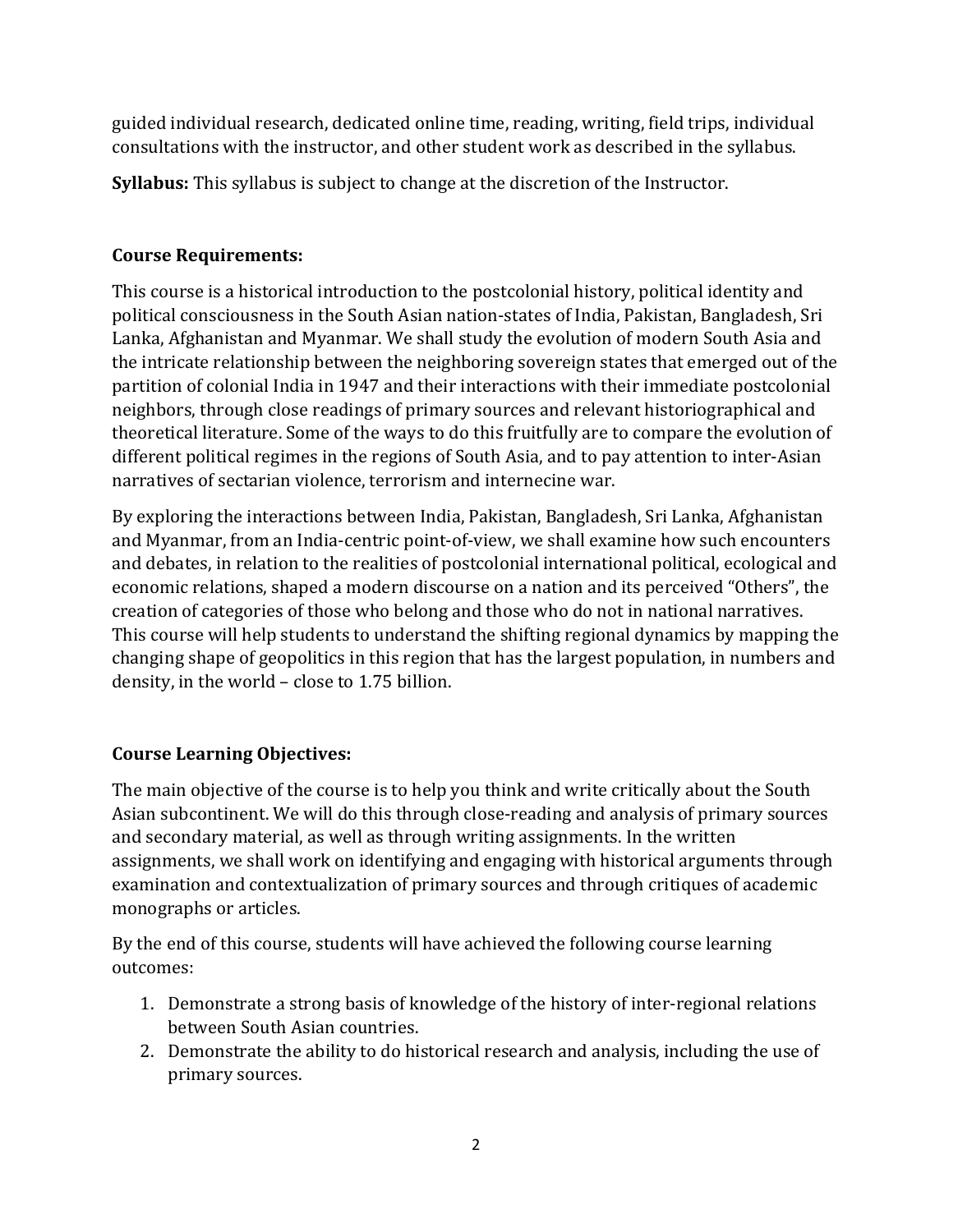#### **Course Requirements and Grading:**

The main objective of the course is to help you think and write critically about the discourses of postcolonial nation formation and constructions of imagined communities, from the perspective of civil wars, failures of diplomatic ties, and last, in sectarian violence against minority populations.

We will do this through close-reading and analysis of primary sources and secondary material, as well as through writing assignments. In the written assignments, we shall work on identifying and engaging with historical arguments through examination and contextualization of primary sources and through critiques of academic monographs or articles.

**Recommended Textbooks:** The recommended background readings for the course are listed below. You might loan them from Memorial Library or buy them online. The Readings for class will be posted on Canvas in the "Files" section ahead of class. Readings may change at instructor discretion but will be announced and posted on the Canvas site a week in advance.

The primary background reading for the course is the textbook by Sugata Bose and Ayesha Jalal. *Modern South Asia: History, Culture, Political economy* (4th Ed.). New York: Routledge, 2017. You can also consult the third edition of Thomas and Barbara Metcalf's **A Concise History of Modern India**. As background preparation, listen to Sunil Khilnani's excellent podcast on BBC, India in 50 Lives:

<https://www.bbc.co.uk/programmes/b05rptbv/episodes/downloads>

- 1. Ayesha Jalal. *The Struggle for Pakistan: A Muslim Homeland and Global Politics*. Harvard UP, 2014.
- 2. Willem Van Schendel. *A History of Bangladesh*. Cambridge; New York: Cambridge UP, 2009.
- 3. Holt, John Clifford. *The Sri Lanka Reader: History, Culture, Politics. Durham* [N.C.]: Duke UP, 2011.
- 4. Barfield, Thomas J. *Afghanistan: A Cultural and Political History*. Princeton, NJ: Princeton UP, 2010.
- 5. Topich, William J., and Leitich, Keith A. *The History of Myanmar*. Santa Barbara, Calif.: Greenwood, 2013.

# **Students will be evaluated on the basis of:**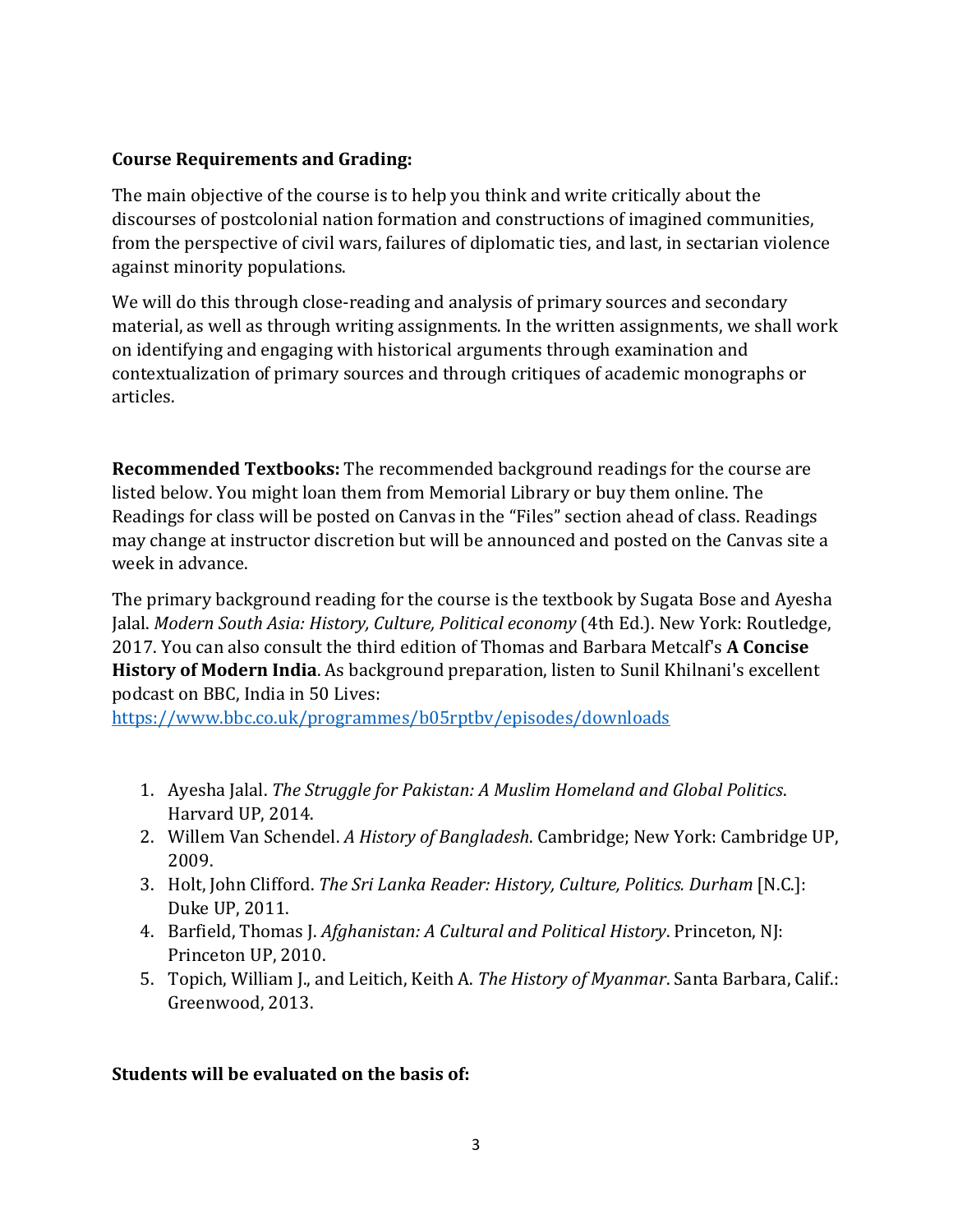# 1. **Participation, Attendance, and Class Prep (Discussion Board posts) - 10%+10%+15% = 35%:**

Attendance and participation are mandatory. It is essential in a course of this nature to approach the course material and your classmates with respect and an academic mindset and attitude: much of the material we will cover, particularly that regarding religion, caste, and ethnicity in South Asia, is often the subject of debate.

#### **Discussion Board Posts Rubric:**

You are **required** to post to the Discussion Board every week, concentrating on critically analyzing the readings. Each post should be about 300 words long at the minimum. Please do not write summaries. I want thoughtful critiques and opinions, and you should always quote or cite from the readings to substantiate your arguments. You are strongly encouraged to reply to and engage with the opinions of your peers, both in class and in the Discussion threads.

a. Ideas expressed in discussion posts include original thought, substantial depth, and are relevant to topic. Viewpoint shows strong logical thinking, reasoning, and analysis with evidence and examples. Construction of new meaning and insights are evident.

b. Direct connections are made to readings and/or other course materials (lectures, media, resources, etc.) and are clearly stated.

2. In the last 5 minutes of every lecture, we will perform a debriefing exercise – I will ask a member of the class what they found to be the most compelling or instructive issue in their assigned readings, and we will have a short discussion of what you take away from the day's class. Be prepared to answer if I call on you and engage in the discussion. Be constructive, kind, collegial.

**2. Film Review - 5% (Draft to Writing Fellows) + 15% (Final submission)** – Choose a historical film that depicts a particular historical period in India between 1947 and the present day, and analyze the narrative of the film in context of the historical period it describes. Reflect on the many ways in which historical facts are used to depict a particular understanding or POV and think about the many ideological ways in which history can be interpreted. 4-5 pages, 1500-2000 words, cited and annotated clearly.

# **DRAFT due to Writing Fellow: 10th February, 11.59 PM**

# **Final submissions: 17th February, 11.59 PM**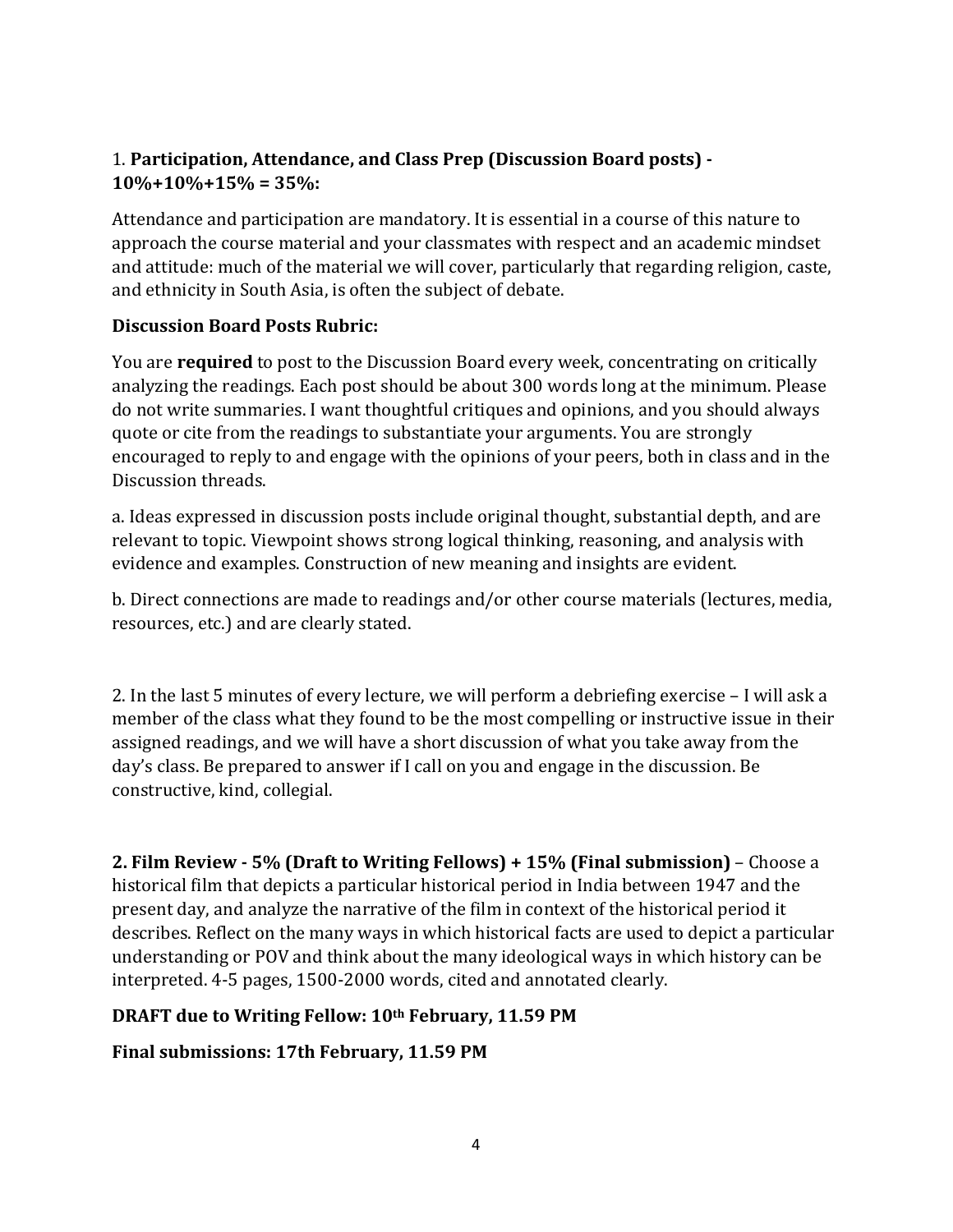#### **Film Review Rubric:**

Director, title, year and lead actors/characters listed. Great opening sentence that attracts the interests of the reader and demonstrates the tone of the review. Provides a succinct plot synopsis without divulging too much about the film, giving away "spoilers." I do not want a scene by scene summary or synopsis. More attention should be paid to the historical context, the narrative arc and overarching themes. Provides relevant examples/illustrations from the film, compares and contrasts them to the historical facts, to back-up the reviewer's opinion about the film's effectiveness. Makes a provable case for the film's merit and analyzes what worked and did not work in the film. Properly edited, vibrant vocabulary, with no spelling mistakes. Your paper should be in 12-point font, double spaced, with 1-inch margins. The pages should be numbered. You should use either Chicago or MLA style for your footnotes and endnotes.

**3. Op-Ed - 5% (Draft to Writing Fellows) + 10% (Final submission)** – Write an Op-Ed on any issue that highlights the inter-regional socio-political complexity of South Asia, drawing on both present events and on the history of the last seventy years. This is original creative non-fiction, and you're free to write what you want. 5 pages. Model your Op-ed on any of the major media-outlets mentioned above. You also can take the help of the wonderful website:<https://www.theopedproject.org/oped-basics>

# **Op-Ed Rubric:** It must include the following components:

A lede or opener which draws the reader into your argument. A clear, easy to understand description of the POV you are advocating for. 3 distinct points which support your argument that this POV change would create a positive impact on society, each of which is undergirded with concrete evidence. Acknowledgement of 1 or more obvious counterarguments, with effective argumentation disarming each. A conclusion which includes a clear recommendation for what should be done differently.

Your op-ed has a strict word limit of 800 words.

# **DRAFT due to Writing Fellow: March 10th, by 11:59 PM**

# **Final submissions: March 17th, 11.59 PM**

4**. Final combined review, which is a reflection on a historical monograph paired with historical fiction set in the same historical period or about the same event - 10% (Draft to Writing Fellows) + 20% (Final submission):** Due on May 10th, by 11.59 PM. Not less than 6 pages in length and not to exceed 10 pages in length. Citations are mandatory, and you should use the MLA or Chicago Manual of Style for citatory practices. I have a zero-tolerance policy on plagiarism, so if you're unclear on any aspect of writing the paper, please schedule a meeting with me before submission, and we can have a discussion on your draft.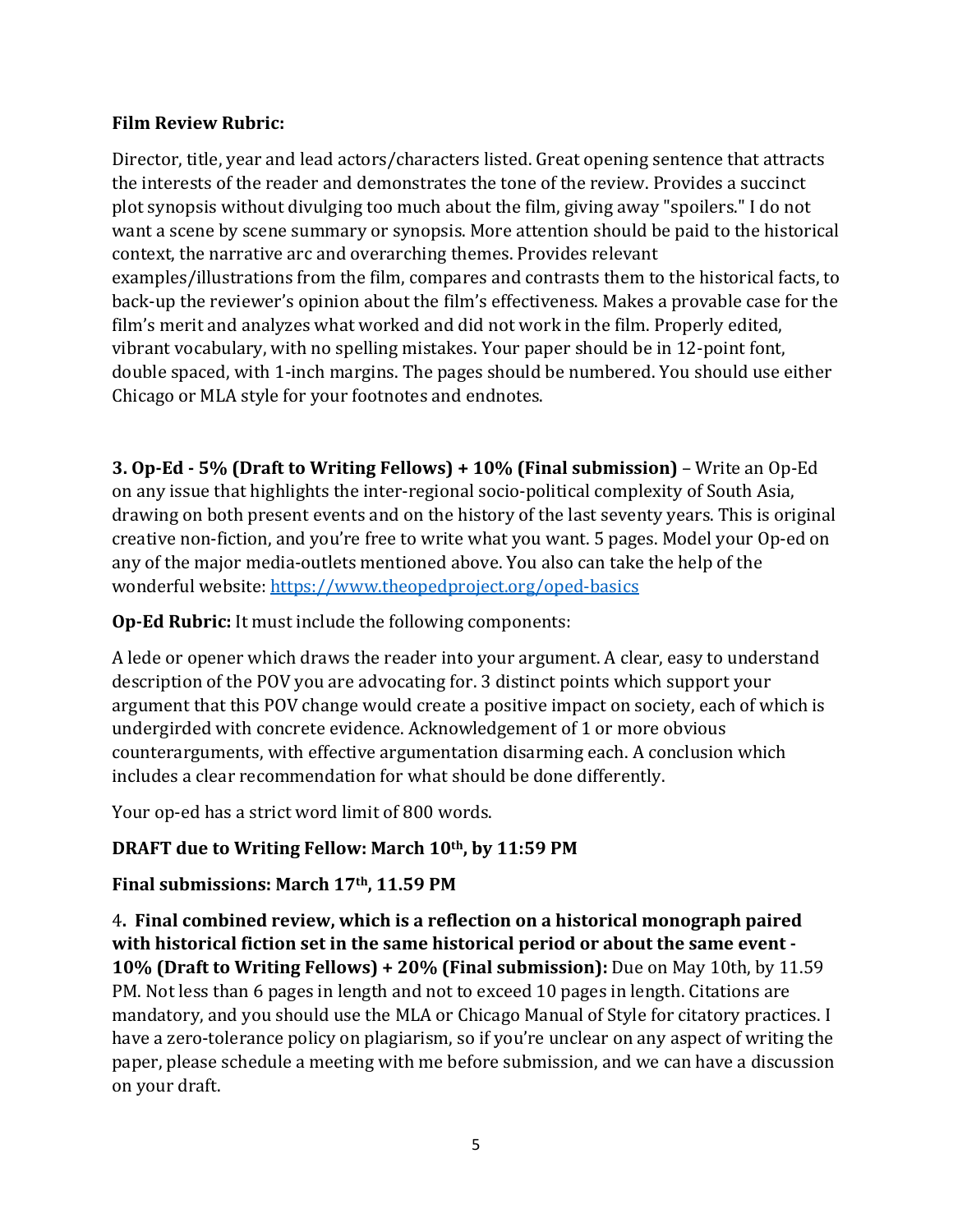Choose a historical book/film that depicts a particular historical period within the context of the course and analyze the narrative in the context of the historical period it describes. Reflect on the many ways in which historical facts are used to depict a particular understanding or POV and think about the many ideological ways in which history can be interpreted. Cited and annotated clearly.

# **Combined Review Rubric**:

Title and author of books listed. Introduction is attractive and provides genre and details.

Short summary consists of a clear discussion of themes, ideas and characters from the books, with examples which are clearly annotated and footnoted. Thorough critique of the themes, subject and narrative of the book. The student will clearly and elegantly articulate their own understanding of the novel/non-fiction monograph under review, and also analyze whether the monograph succeeds or fails in its intent. A clear concise paragraph explaining the overlaps and differences between the fiction and the non-fiction books, and the reasons such differences emerge. Structure of the paper smoothly transitions from paragraph to paragraph, the arguments and evidence are clearly signposted, the sequence of topics is clearly organized and logical. There is a clear introduction, body and conclusion. The tone should be consistently professional and appropriate for an academic research paper. Compelling evidence from professionally legitimate sources is given to support claims. Attribution is clear and fairly represented. References are primarily peer-reviewed professional journals or other approved historical and archival sources. The reader is confident that the information and ideas can be trusted.

Properly edited, vibrant vocabulary, with no spelling mistakes. Your paper should be in 12 point font, double spaced, with 1-inch margins. The pages should be numbered. You should use either Chicago or MLA style for your footnotes and endnotes.

I expect polished, exciting essays. Barring extremely urgent and unforeseen medical or personal circumstances, in which case, please contact me as soon as you can, extension of the deadline for the final essay will not be allowed. You lose 1/3 of the grade for each day of delay in submission of coursework if the instructor is not informed in advance and has given an extension, so more than three days of delay means an automatic 0%.

# **DRAFT due to Writing Fellow: April 28th, by 11:59 PM**

# **Final submissions: May 10th, 11.59 PM**

# **HELP WITH WRITING ASSIGNMENTS:**

**1. Writing Fellows Program:**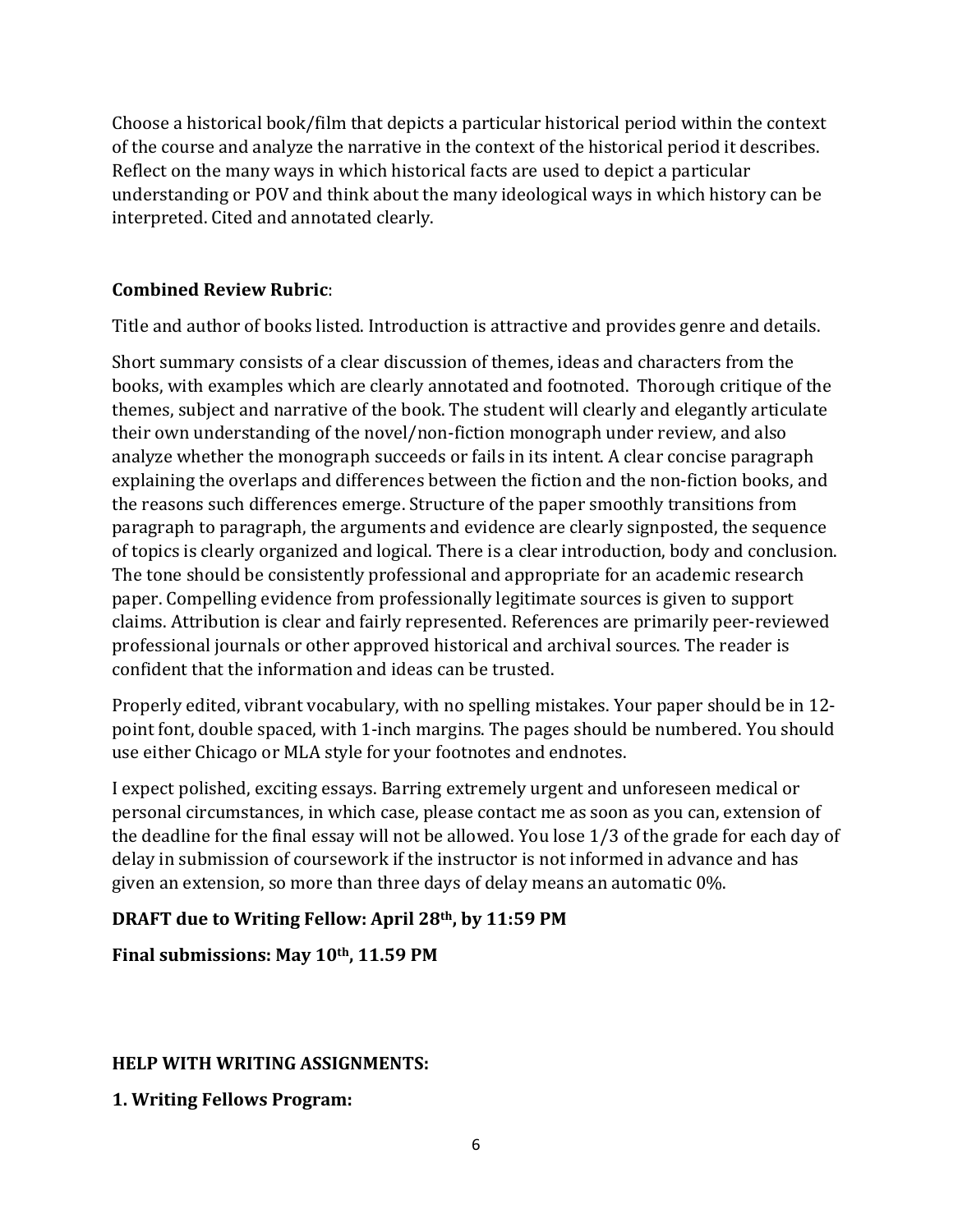We are extremely fortunate to have three undergraduate Writing Fellows assigned to our class who will assist you in developing your writing skills this semester, and you will be assigned to work with one of them by the instructor:

| Maya Reinfeldt: mreinfeldt@wisc.edu    |
|----------------------------------------|
| Emma Helstrom: ehelstrom@wisc.edu      |
| Siri Nibhanupudi: nibhanupudi@wisc.edu |

The Writing Fellows program is based on two beliefs that are supported by current research in writing instruction: 1) that writers of all skill levels can improve their writing by sharing work in progress and revising based on constructive criticism, and 2) that collaboration among student peers is a particularly effective mode of learning. The Writing Fellows are skilled undergraduate writers selected through a competitive application process. They are trained to read student papers carefully and respond constructively to them.

You will be providing the drafts of your literature review and your research proposal draft to your Writing Fellow so they can provide feedback to you. After they've commented on your work, you are required to meet with them (online or in person) to discuss your writing assignment. Their feedback will be aimed at helping you present your ideas more effectively and express them more clearly. Writing fellows are not subject experts on rainforests and reefs, and do not grade your papers. Their role is to read your drafts, provide extensive feedback, and meet with you face-to-face to discuss ways to improve your writing.

Please take full advantage of this amazing opportunity to become a better writer in your freshman year, and thus produce better papers throughout your college career!

**2. The History Lab:** If you wish to improve your chances of writing an excellent paper, you are also strongly encouraged to consider visiting The History Lab: <https://history.wisc.edu/undergraduate-program/the-history-lab/>

# **Primary source documents freely accessible can be found here:**

Costs of War Project at Brown University:<https://watson.brown.edu/costsofwar/>

National Archives of India, Digitized Collection (NAI): [https://www.abhilekh](https://www.abhilekh-patal.in/jspui/digitized-collections)[patal.in/jspui/digitized-collections](https://www.abhilekh-patal.in/jspui/digitized-collections)

South Asia Open Archives, JStor:<https://www.jstor.org/site/saoa/>

Dr. Adam Tooze's Substack on Afghanistan: <https://adamtooze.substack.com/archive?sort=search&search=afghanistan>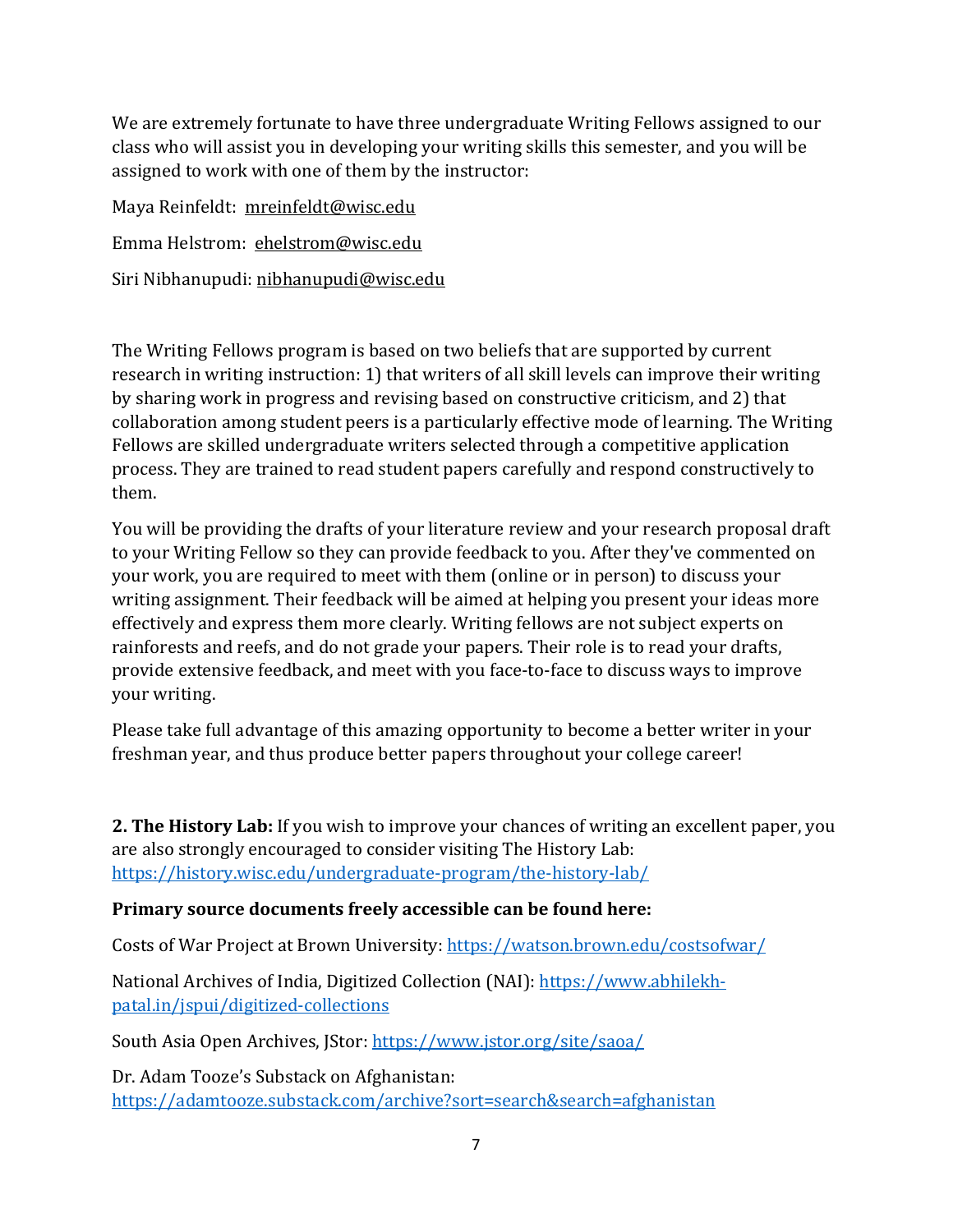Foreign Relations of the United States volumes (FRUS): <https://history.state.gov/historicaldocuments>

CIA Records Search Tool (CREST):

[hhttps://www.cia.gov/readingroom/collection/crest-25-year-program-archive](https://www.cia.gov/library/readingroom/document-type/crest)

<https://www.cia.gov/the-world-factbook/>

Research Guide to South Asia:<https://researchguides.library.wisc.edu/HistSA>

South Asia related digital archives accessible through UW-Madison including periodicals, newspapers and other sources: <https://search.library.wisc.edu/search/database?q=South+Asia>

#### **Grade Cutoffs:**

92-100% A

87-91.9% AB

82-86.9% B

77-81.9% BC

72-76.9% C

67-71.9% D

0-66.9% F

#### **Absences:**

Over the course of the semester, you are allowed up to **two absences**, for any reason, without penalty, provided you inform the instructor in advance through email. Every additional absence will result in a three-point deduction from your overall final grade. Rare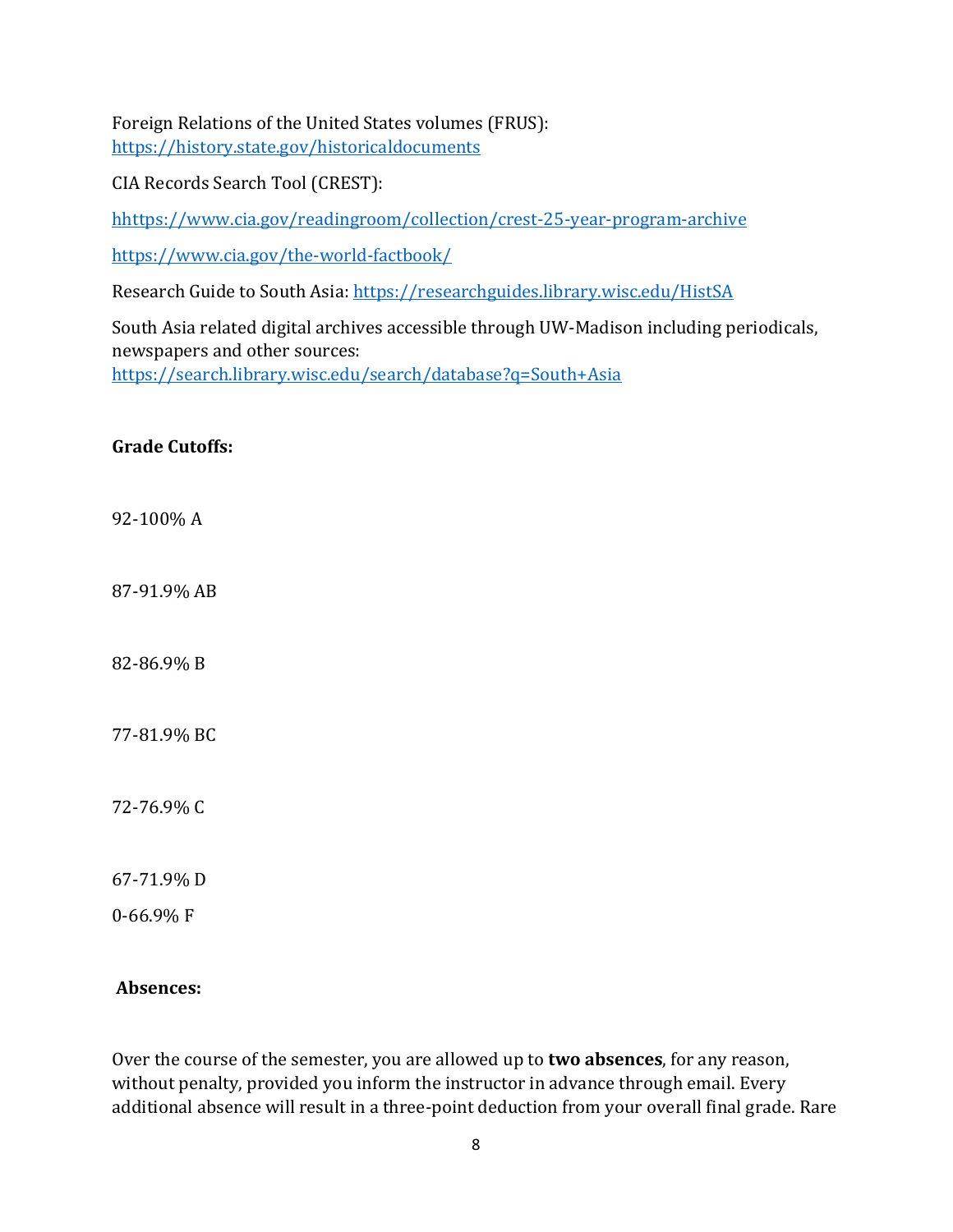exceptions to this policy will be made at the professor's discretion in cases of health or family emergency or due to religious observances. Absences due to routine schedule conflicts (job interviews, exams in others classes, etc.) will not result in additional excused absences beyond the three already allotted.

If you are late to class, it is your responsibility to make sure at the end of that day's class that you are counted as present for the day. Excessive lateness will also count as absences at the instructor's discretion. If I am late for class, please wait for fifteen minutes, unless you are informed otherwise.

# **Learning during a Pandemic**

These are unusual times, to say the least. You most likely know people who have lost their jobs, people who have tested positive for COVID-19, have been hospitalized, or perhaps have even died. You all have increased (or possibly decreased) work responsibilities and increased family care responsibilities. I'm fully committed to making sure that you learn everything you were hoping to learn from this class! I will make whatever accommodations I can to help you finish your assignments, do well on your projects, and learn and understand the class material. Under ordinary conditions, I am flexible and lenient with grading and course expectations when students face difficult challenges. Under pandemic conditions, that leniency is intensified. If you tell me you are having trouble, I will not judge you or think less of you. You never owe me personal information about your health (mental or physical). You are always welcome to talk to me about things that you are going through, though. If I can't help you, I can find someone who can. If you need extra help, or if you need more time with something, or if you feel like you're behind or not understanding the course material, do not suffer in silence! Talk to me. I will work with you. I promise. I hope that you will learn lots of things from this course and that you will enjoy your time in my classroom. But primarily, I want you to stay healthy, balanced, and grounded during this crisis.

Let us make a pact to be kind to ourselves and to each other.

# **Readings:**

# **Week 1: Introduction**

1. Aminah Mohammad-Arif, "Introduction. Imaginations and Constructions of South Asia: An Enchanting Abstraction?", *South Asia Multidisciplinary Academic Journal* [Online], 10 | 2014, Online since 25 December 2014, connection on 21 January 2022. URL: http://journals.openedition.org/samaj/3800; DOI: <https://doi.org/10.4000/samaj.3800>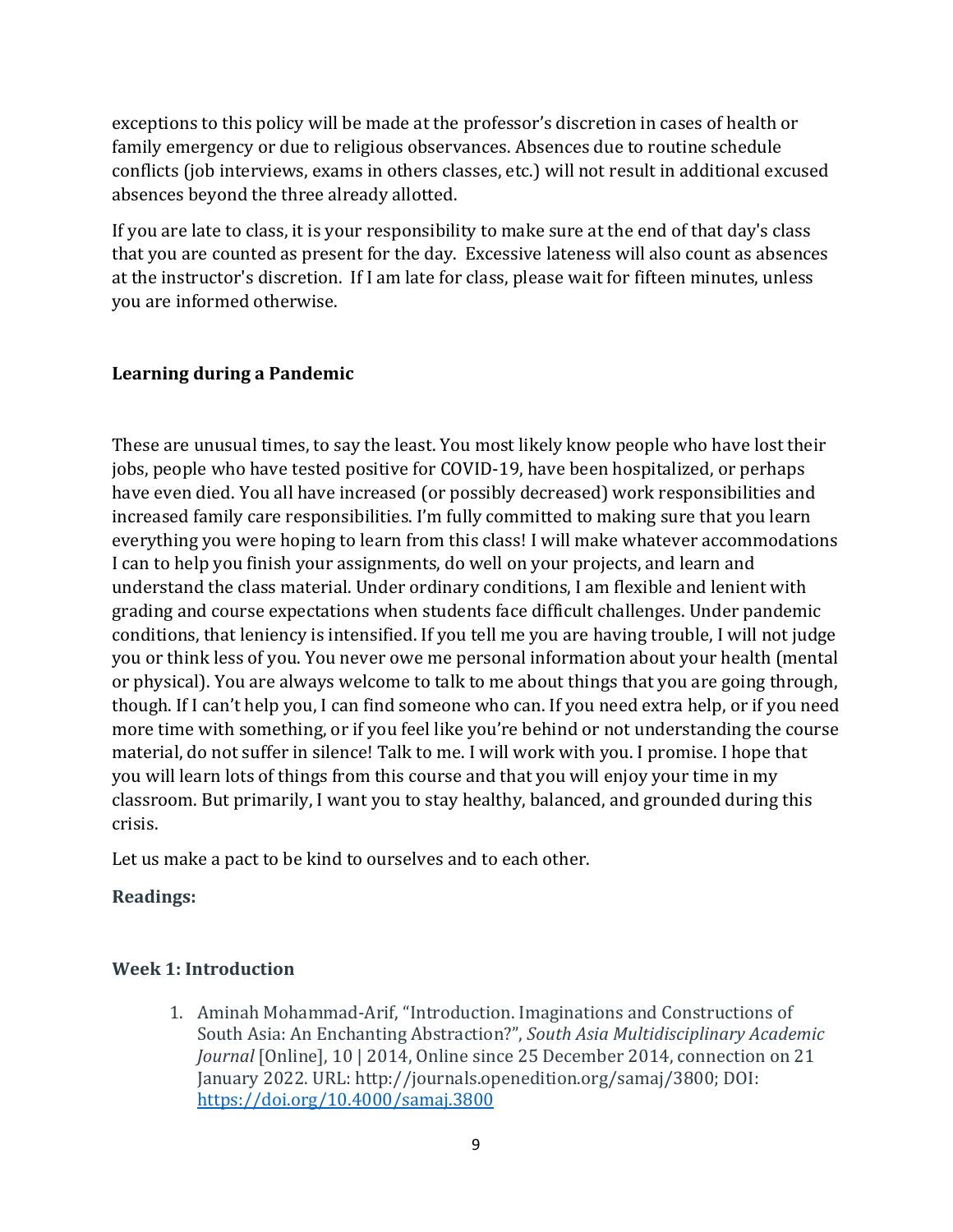- 2. Anouck Carsignol, "The Construction, Mobilization and Limits of South Asianism in North America", *South Asia Multidisciplinary Academic Journal* [Online], 10 | 2014, Online since 25 December 2014, connection on 21 January 2022. URL: http://journals.openedition.org/samaj/3766; DOI: <https://doi.org/10.4000/samaj.3766>
- 3. Ashis Nandy (2005) "The idea of South Asia: a personal note on post-Bandung blues." *Inter-Asia Cultural Studies*, 6:4, 541-545, DOI: 10.1080/14649370500316828

#### **Week 2: 1947 and Aftermath of the "Tryst with Destiny"**

- 1. Sugata Bose, 'Nation, Reason and Religion: India's Independence in International Perspective' in Economic and Political Weekly, 1 August, 1998, pp. 2090-2097
- 2. Urvashi Butalia. *The Other Side of Silence: Voices from the Partition of India.* New Delhi, India: Penguin Books India, 1998. "Women", pgs.143-171, "Honour", pgs., 193-235.
- 3. *Memories of madness: Stories of 1947*. New Delhi: Penguin, 2002. Selections from Anis Kidwai, *In Freedom's Shade*, Sadat Hasan Manto, "Toba Tek Singh", Faiz Ahmed Faiz's poem "This is not that dawn".

#### **Week 3: Kashmir, The Roots of Conflict**

- 1. Srinath Raghavan. *War and Peace in Modern India.* "Kashmir 1947-1948", Pg. 101-148.
- 2. Sumantra Bose. *Kashmir: Roots of Conflict, Paths to Peace*. Cambridge, Mass.: Harvard UP, 2003. Chapter 1, "Origins of the Conflict" and Chapter 4, "Sovereignty in dispute".

#### **Week 4: Kashmir, Paradise Lost?**

- 1. Sumantra Bose. *Transforming India: Challenges to the World's Largest Democracy. 2013.* Chapter 5.
- 2. Balraj Puri, Kashmir: Towards Insurgency, pp. 54-69
- 3. Basharat Peer, "Kashmir Unrest: A Letter to an Unknown Indian" and Mridu Rai, "Making A Part Inalienable: Folding Kashmir into India's Imagination" in Sanjay Kak (ed.), Until My Freedom Has Come, pp.43-46, 250-278.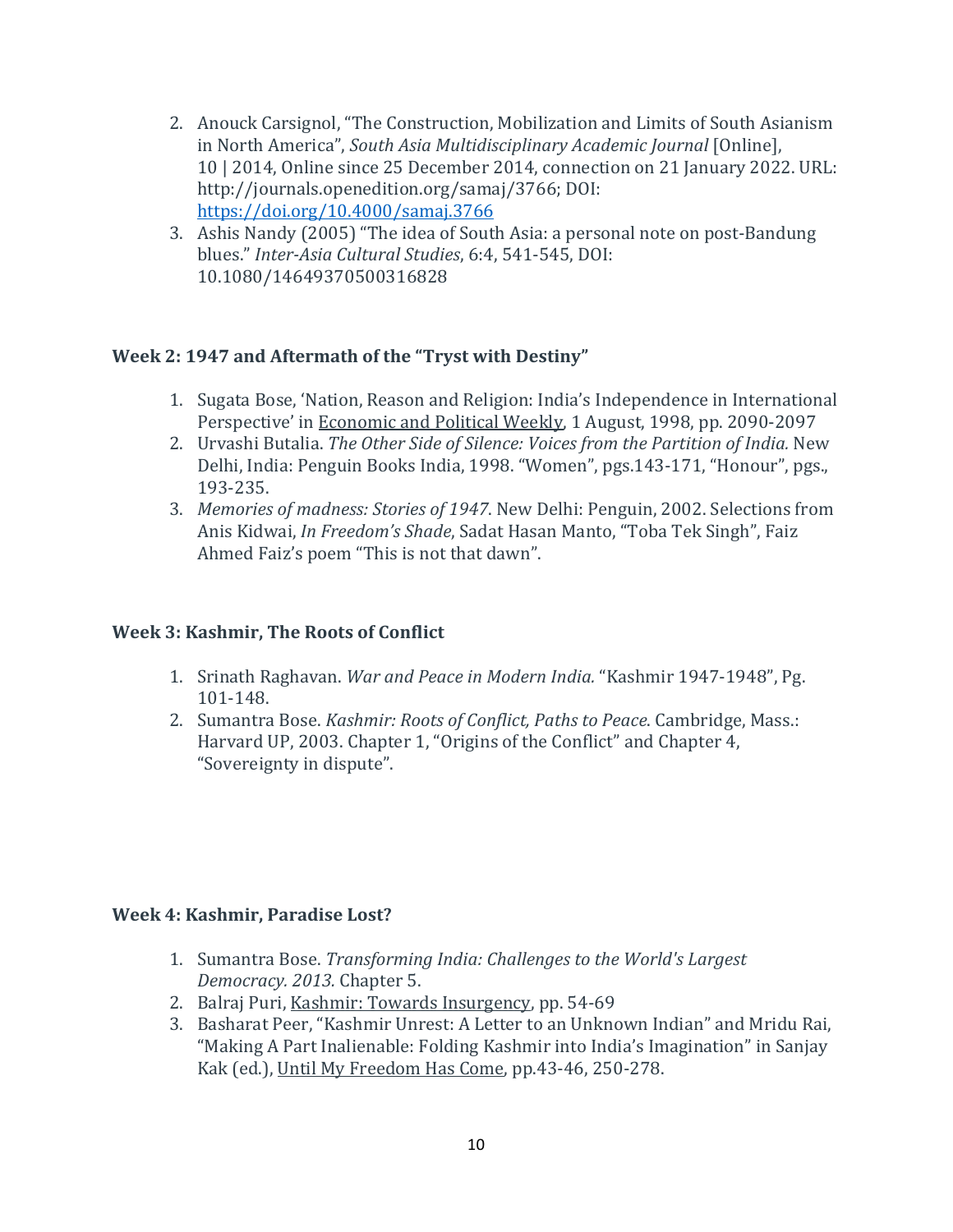- 4. Agha Shaheed Ali. "The Country without a Post Office", "I see Kashmir from New Delhi at Midnight", "From Amherst to Kashmir: Zainab's Lament in Damascus".
- 5. Recommended Reading: Hanif, Mohammed. *A Case of Exploding Mangoes*. 1st U.S. ed., Alfred A. Knopf, 2008.

#### **Week 5: The Language Movement and Nationalism in East Pakistan**

- 1. Willem van Schendel. *A History of Bangladesh. Cambridge; New York: Cambridge UP, 2009.* "The Pakistan Experiment and the Language Issue". Pg. 107-120.
- 2. Eds. Meghna Guhathakurta and Schendel, Willem Van*. The Bangladesh Reader: History, Culture, Politics. Durham; London: Duke UP, 2013.* Rounaq Jahan, "The Vernacular Elite" and Rehman Sobhan, "East and West Pakistan: Economic Divergence". Pgs. 184-190.

# **Week 6: 1971: Genocide and the birth of Bangladesh**

- 1. Willem van Schendel. *A History of Bangladesh.* Part IV "War and the Birth of Bangladesh".
- 2. Rounaq Jahan. *Pakistan: Failure in National Integration*. Dacca: Oxford UP; UP, 1973*.* Pgs. 185-204.
- 3. Gary Bass. *The Blood Telegram: Nixon, Kissinger, and a Forgotten Genocide.* First ed. 2013*.* "Mute and horrified witnesses" and "The Blood Telegram".
- 4. Eds. Meghna Guhathakurta and Schendel, Willem Van*. The Bangladesh Reader: History, Culture, Politics. Durham; London: Duke UP, 2013.* Basanti Guhathakurta, "The Jagannath College Concentration Camp", pgs. 283-285.
- 5. Sharlach, L. (2000). "Rape as Genocide: Bangladesh, the Former Yugoslavia, and Rwanda." New Political Science, 22(1), 89-102.
- 6. "Women and War: Trauma and Triumph of Women in '71." directed by Catherine Masud, and Tareque Masud. , produced by Shaheen Akhtar, et al. , Tareque Masud Memorial Trust, 1999. Alexander Street: [https://video.alexanderstreet.com/watch/women-and-war-trauma-and](https://video.alexanderstreet.com/watch/women-and-war-trauma-and-triumph-of-women-in-71)[triumph-of-women-in-71](https://video.alexanderstreet.com/watch/women-and-war-trauma-and-triumph-of-women-in-71)

# **Week 7: India and Sri Lanka: Part 1**

- 1. Gupta, Shekhar, et al. "28 Years after Rajiv Gandhi's Death, a Look Back at the LTTE-Lanka Nexus That Killed Him." *The Print*, 21 May 2019, theprint.in/opinion/28-years-after-rajiv-gandhis-death-a-look-back-at-the-lttelanka-nexus-that-killed-him/238366/
- 2. Samanth Subramanian. *This Divided Island: Stories from the Sri Lankan War*. London, Atlantic Books, 2015. The Endgame: 5-7.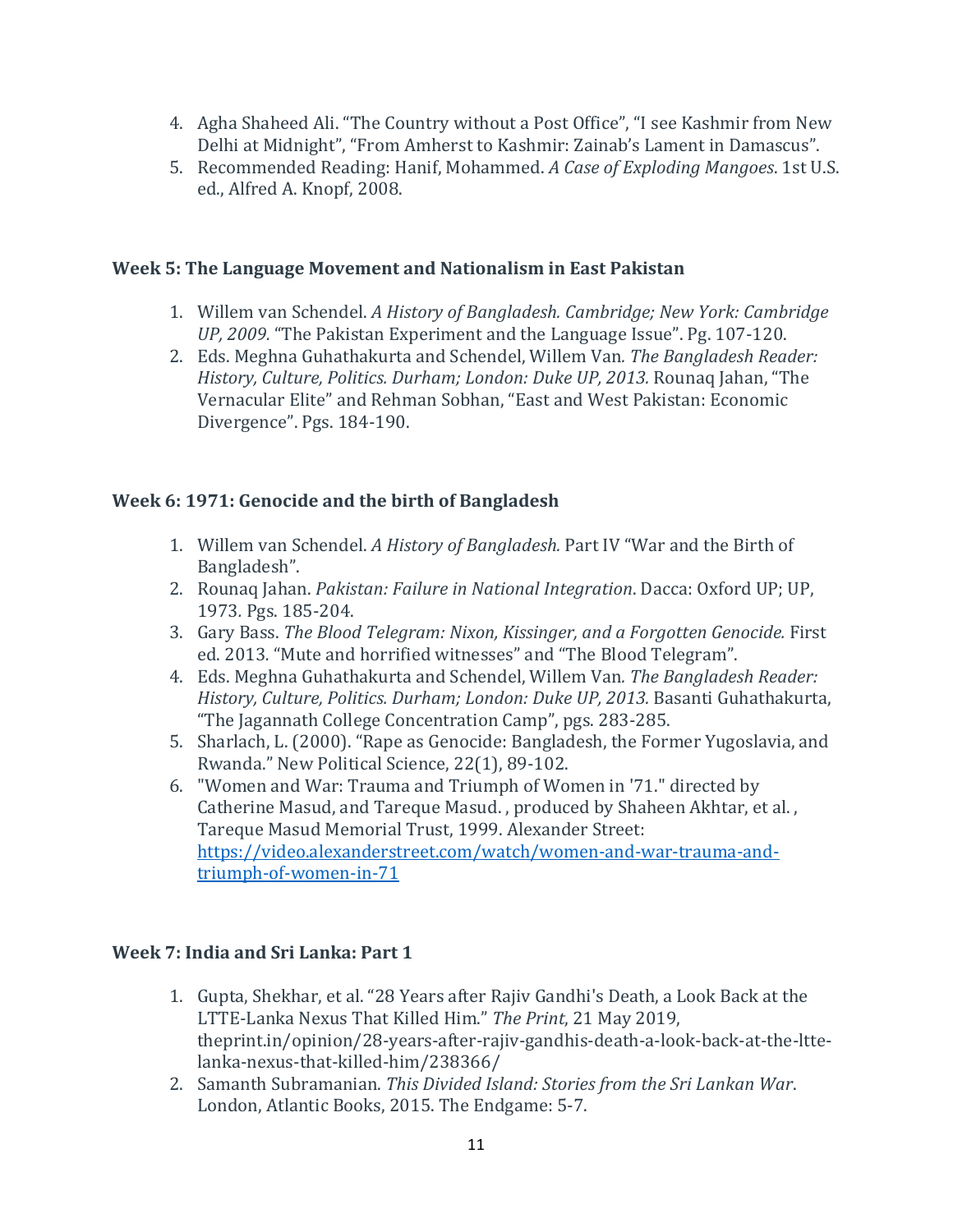- 3. Thiranagama, Sharika. *In My Mother's House: Civil War in Sri Lanka*. University of Pennsylvania Press, 2011. Chapters 1 and 5
- 4. Holt, John. *The Sri Lanka Reader: History, Culture, Politics*. Durham [N.C.]: Duke UP, 2011. Selections from Part IV, "The Great Divide", and "Neither Sinhala nor Tamil - On Being a South Asian in Sri Lanka". Part V, *Political Epilogue,* in entirety.
- 5. Recommended Reading: The UN Report on the Sri Lankan Civil War. Stable URL: <https://digitallibrary.un.org/record/737299?ln=en> (Links to an external [site.\)](https://digitallibrary.un.org/record/737299?ln=en)

# **Week 8: India and Sri Lanka: Part 2**

- 1. Selections from ed. Pereira, Sharmini. *The Incomplete Thombu* by T. Shanaathanan. London: Raking Leaves, 2011. In Class discussion.
- 2. Palme d'Or award winning "Dheepan", directed by Jacques Audiard, 2016: <https://www.youtube.com/watch?v=g7VZoE4vB2s>
- 3. Selvadurai, Shyam. *Write to Reconcile: An Anthology*. First ed. 2013. "Nayomi Munaweera: One House: Meditations on Home, Return and Breaking Silence."
- 4. "The Defeated: Sri Lanka's Tamils pick up the pieces after the war". *Caravan Magazine*, 1 February 2012. Stable URL: <http://www.caravanmagazine.in/reportage/defeated> (Links to an external [site.\)](http://www.caravanmagazine.in/reportage/defeated)

# **Week 9: Afghanistan**

- 1. Roy, Arundhati. "The Algebra of Infinite Justice." *The Guardian*, Guardian News and Media, 29 Sept. 2001: <https://www.theguardian.com/world/2001/sep/29/september11.afghanistan>
- 2. Barfield, Thomas. Afghanistan: A Cultural and Political History. Princeton University Press, 2010. Chapters 4, 5, 6.
- 3. Lee, Jonathan L. *Afghanistan: A History from 1260 to the Present*. Reaktion Books, 2018. Chapters 14.
- 4. Nojumi, Neamatollah. *The Rise of the Taliban in Afghanistan: Mass Mobilization, Civil War, and the Future of the Region*. 1st ed. New York: Palgrave, 2002. "Afghanistan in the International System".
- 5. Aslami, Zarena. "'We cannot conquer it—we cannot leave it alone': Victorian Afghanistan and Its Afterlives." Contemporaries cluster, "Extraordinary Renditions," edited by Kalyan Nadiminti, Post45, September 11, 2020: [https://post45.org/2020/09/we-cannot-conquer-it-we-cannot-leave-it-alone](https://post45.org/2020/09/we-cannot-conquer-it-we-cannot-leave-it-alone-victorian-afghanistan-and-its-afterlives/)[victorian-afghanistan-and-its-afterlives/](https://post45.org/2020/09/we-cannot-conquer-it-we-cannot-leave-it-alone-victorian-afghanistan-and-its-afterlives/)
- 6. Zohra Saeed: "Woman, Hand, Pen": <https://zohrasaed.com/2017/11/11/woman-hand-pen/>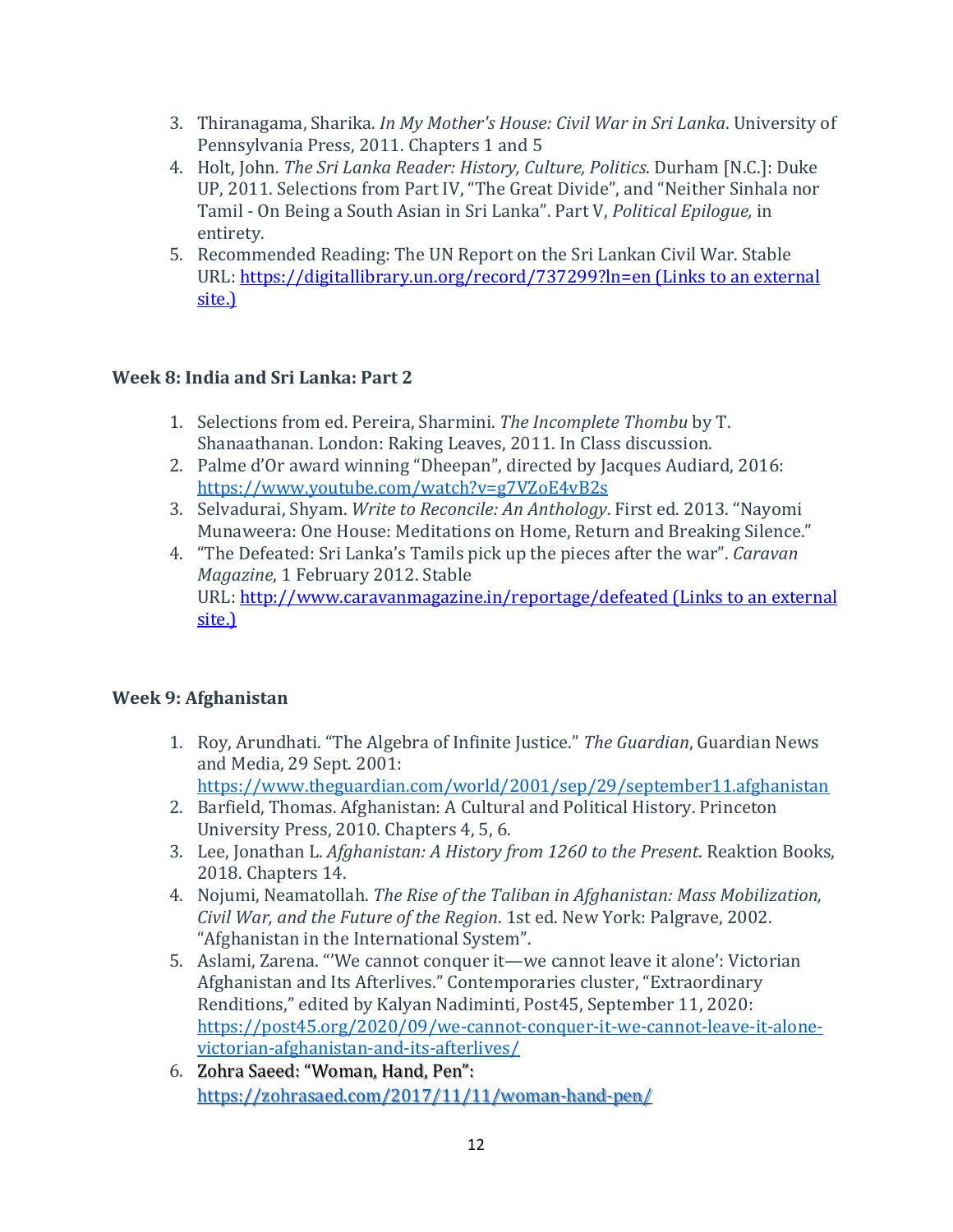7. Recommended reading: Adam Tooze on Afghanistan:

<https://adamtooze.substack.com/p/adam-toozes-chartbook-30-back-to>

<https://adamtooze.substack.com/p/chartbook-35-its-not-the-fall-that>

8. Recommended viewing: DreamWorks Pictures, directed by Marc Forster*. The Kite Runner.* Hollywood, Calif. :Paramount Home Entertainment, 2008: <https://www.youtube.com/watch?v=SsK8gurEsxE>

# **Week 10: The Global Problem of Afghanistan**

- 1. Khan, Taran. *Shadow City: A Woman Walks Kabul*. Chatto & Windus, 2019. Chapters 1 and 7.
- 2. Dalrymple, William. *A Deadly Triangle*. Brookings Institution Press, 2013.
- 3. "The 'India Question' in Afghanistan." *Lawfare*, 31 Oct. 2019: <https://www.lawfareblog.com/india-question-afghanistan>
- 4. De Leede, Seran. Afghan Women and the Taliban: An Exploratory Assessment. International Centre for Counter-Terrorism, 2014: [www.jstor.org/stable/resrep17470](http://www.jstor.org/stable/resrep17470)
- 5. Engelbrecht, Cora. "The Taliban Promise to Protect Women. Here's Why Women Don't Believe Them." *The New York Times*, The New York Times, 13 July 2019: [www.nytimes.com/2019/07/13/video/afghanistan-women-taliban.html](http://www.nytimes.com/2019/07/13/video/afghanistan-women-taliban.html)
- 6. Ferguson, Jane. "Peace Talks, the Taliban, and Afghan Women's Uncertain Future." The New Yorker, The New Yorker, 18 Dec. 2019: [https://www.newyorker.com/news/dispatch/peace-talks-the-taliban-and](https://www.newyorker.com/news/dispatch/peace-talks-the-taliban-and-afghan-womens-uncertain-future)[afghan-womens-uncertain-future](https://www.newyorker.com/news/dispatch/peace-talks-the-taliban-and-afghan-womens-uncertain-future)
- 7. Recommended reading: Famine: new battleground for displaced Afghans a photo essay[: https://www.theguardian.com/world/2022/jan/15/famine-new](https://www.theguardian.com/world/2022/jan/15/famine-new-battleground-for-displaced-afghans-a-photo-essay)[battleground-for-displaced-afghans-a-photo-essay](https://www.theguardian.com/world/2022/jan/15/famine-new-battleground-for-displaced-afghans-a-photo-essay)

#### **Week 11: Myanmar: From Freedom to Genocide**

- 1. Thant Myint-U. *Where China Meets India: Burma and the New Crossroads of Asia*. 1st American ed. New York: Farrar, Straus and Giroux, 2011. Selections from Part III, "The Edge of Hindustan", and "Forgotten Partitions".
- 2. Topich, William J., and Keith A. Leitich. *The History of Myanmar*. Greenwood, 2013. Chapters 9-12.
- 3. Syeda Naushin Parnini, Mohammad Redzuan Othman, and Amer Saifude Ghazali. "The Rohingya Refugee Crisis and Bangladesh-Myanmar Relations." Asian and Pacific Migration Journal. March 2013, 22: 133-146.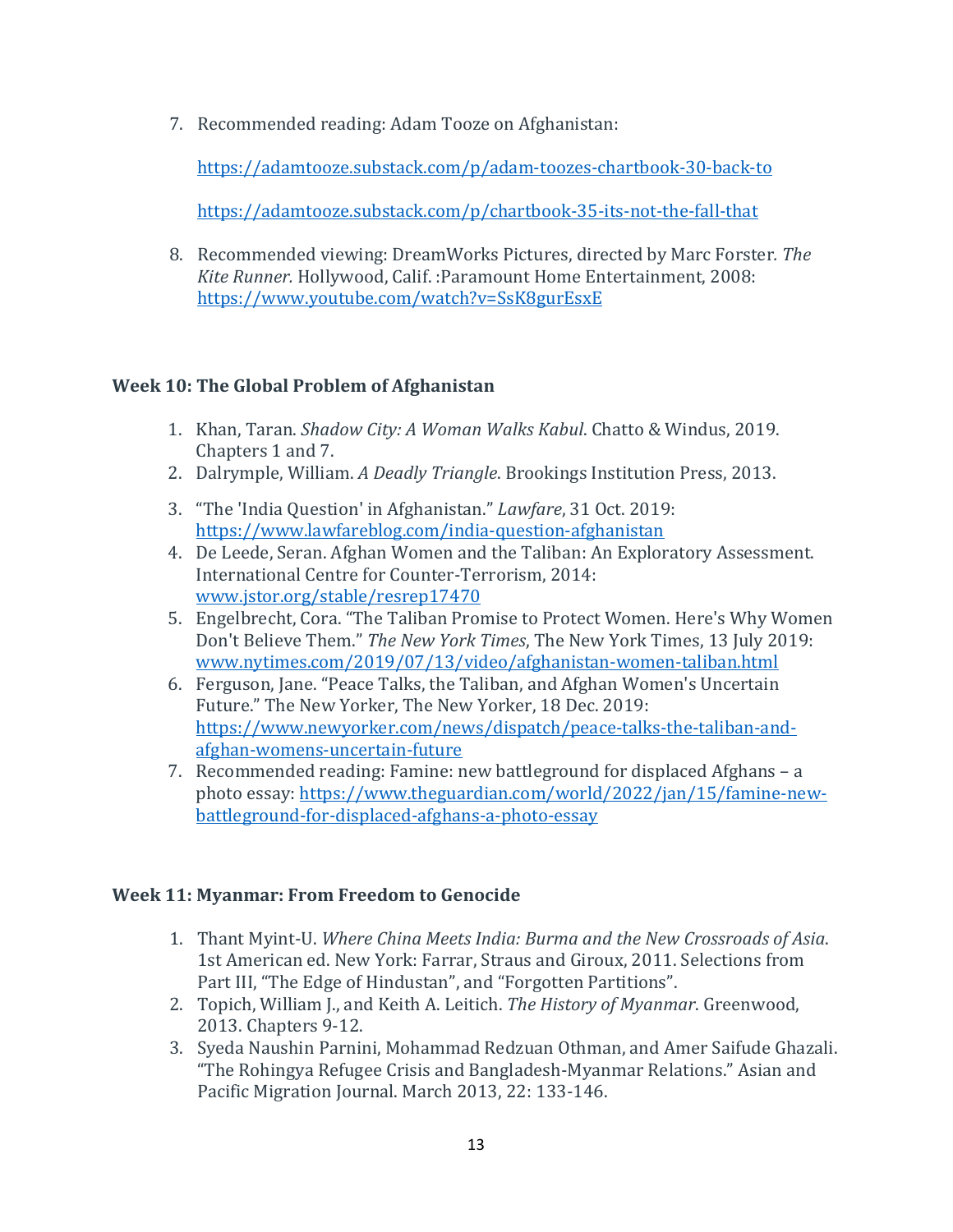- 4. Beech, Hannah, and Adam Dean. "How Myanmar Covered Up Ethnic Cleansing." *The New York Times*, 15 Oct. 2019: [https://www.nytimes.com/interactive/2019/10/15/world/asia/myanmar](https://www.nytimes.com/interactive/2019/10/15/world/asia/myanmar-ethnic-cleansing.html)[ethnic-cleansing.html](https://www.nytimes.com/interactive/2019/10/15/world/asia/myanmar-ethnic-cleansing.html)
- 5. Al Jazeera. "Who Are the Rohingya?" Myanmar | *Al Jazeera*, 18 Apr. 2018: <https://www.aljazeera.com/features/2018/4/18/who-are-the-rohingya>
- 6. Recommended listening: Thant Myint-U speaking on Myanmar: [https://asiasociety.org/blog/asia/asia-depth-podcast-what-happened](https://asiasociety.org/blog/asia/asia-depth-podcast-what-happened-myanmar)[myanmar](https://asiasociety.org/blog/asia/asia-depth-podcast-what-happened-myanmar)

#### **Week 12: China, USA and the shadows of empire in the Indian Ocean**

- 1. Srinath Raghavan. *War and Peace in Modern India.* Chapters 7 and 8.
- 2. Amrith, Sunil S. *Unruly Waters: How Rains, Rivers, Coasts and Seas Have Shaped Asia's History*. First ed., Basic Books, 2018. Chapters 1, 9 and Epilogue.
- 3. Brewster, David. "Murky Waters, Dangerous Currents: India, Pakistan, China and the Coming Nuclearization of the Indian Ocean." *Journal of the Indian Ocean Region* 11.2 (2015).
- 4. Atapattu, Sumudu, et al., editors. *The Cambridge Handbook of Environmental Justice and Sustainable Development*. Cambridge University Press, 2021. Chapter 15.
- 5. Smith, Paul J. "The Tilting Triangle: Geopolitics of the China–India–Pakistan
- 6. Pink, Ross Michael. "Water Rights in China and India: A Human Security Perspective." *Asian Affairs: An American Review* 43.2 (2016): 19-35.
- 7. Meltzer, Joshua P. "China's One Belt One Road Initiative: A View from the United States." *Brookings*, 28 June 2017: [https://www.brookings.edu/research/chinas](https://www.brookings.edu/research/chinas-one-belt-one-road-initiative-a-view-from-the-united-states/)[one-belt-one-road-initiative-a-view-from-the-united-states/](https://www.brookings.edu/research/chinas-one-belt-one-road-initiative-a-view-from-the-united-states/)
- 8. Recommended Reading: China's Massive Belt and Road Initiative." *Council on Foreign Relations*: [https://www.cfr.org/backgrounder/chinas-massive-belt](https://www.cfr.org/backgrounder/chinas-massive-belt-and-road-initiative)[and-road-initiative](https://www.cfr.org/backgrounder/chinas-massive-belt-and-road-initiative)

#### **Week 13: Hauntings of the Past**

- 1. India's Citizenship Amendment Act, 11 December 2019: Documents: <https://egazette.nic.in/WriteReadData/2019/214646.pdf>
- 2. [https://www.uscirf.gov/sites/default/files/2020%20Legislation%20Factsheet](https://www.uscirf.gov/sites/default/files/2020%20Legislation%20Factsheet%20-%20India_0_0.pdf) %20-%20India 0 0.pdf
- 3. [https://blogs.cul.columbia.edu/global-studies/2020/12/10/citizenship](https://blogs.cul.columbia.edu/global-studies/2020/12/10/citizenship-amendment-act-caa-and-national-register-of-citizens-nrc/)[amendment-act-caa-and-national-register-of-citizens-nrc/](https://blogs.cul.columbia.edu/global-studies/2020/12/10/citizenship-amendment-act-caa-and-national-register-of-citizens-nrc/)
- 4. Assam Accord, 15 August 1985: IN 850815 Assam Accord.pdf (un.org)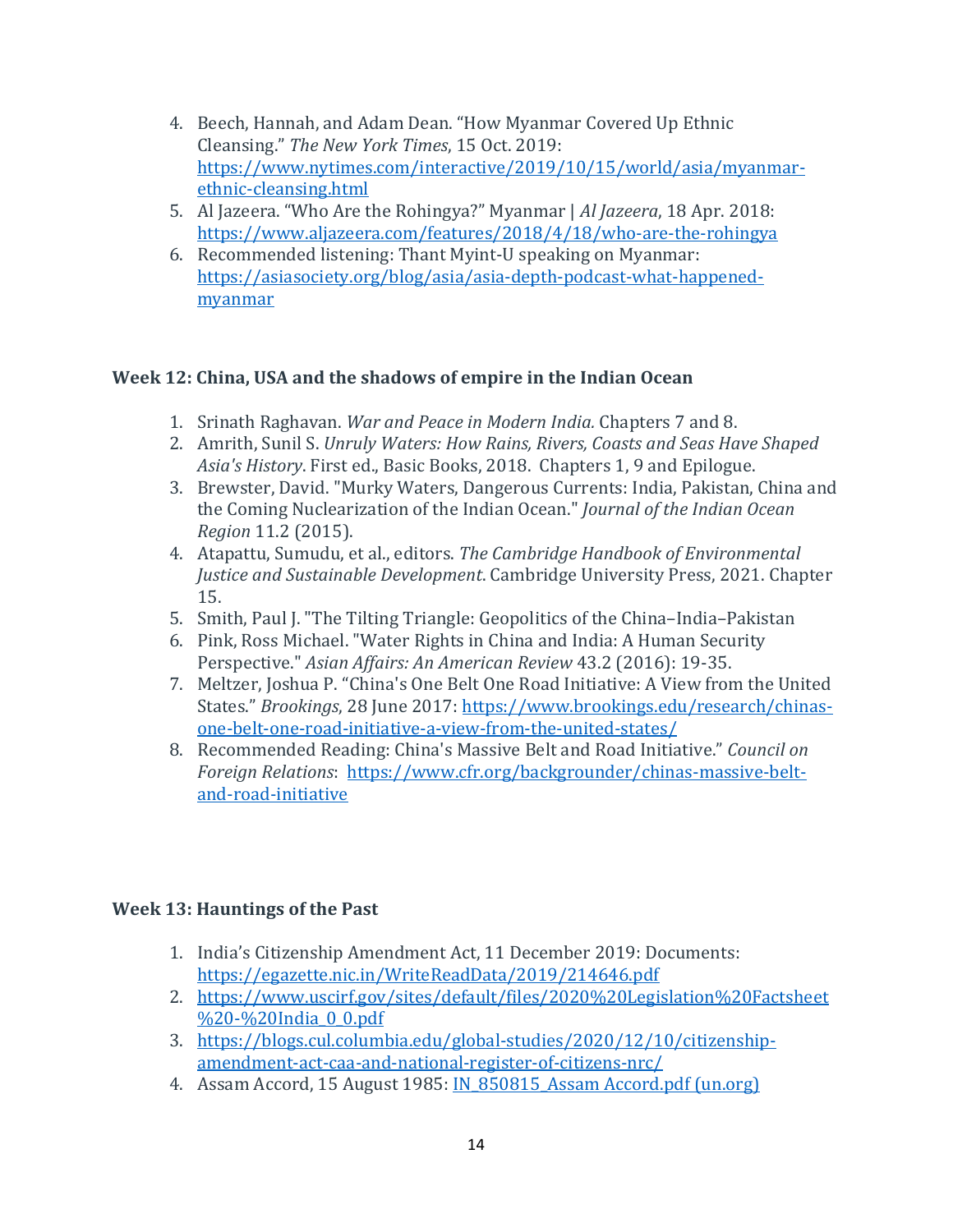5. On the Nelli Massacre in Assam: <https://www.youtube.com/watch?v=599LmFwHJwU&t=68s>

#### **Week 14: Meaning and Memory in the Present Day**

- 1. Waheed, Mirza. "India's Crackdown in Kashmir: Is This the World's First Mass Blinding?" The Guardian, Guardian News and Media, 8 Nov. 2016, [www.theguardian.com/world/2016/nov/08/india-crackdown-in-kashmir-is](http://www.theguardian.com/world/2016/nov/08/india-crackdown-in-kashmir-is-this-worlds-first-mass-blinding)[this-worlds-first-mass-blinding](http://www.theguardian.com/world/2016/nov/08/india-crackdown-in-kashmir-is-this-worlds-first-mass-blinding)
- 2. Jayal, Niraja Gopal. "Citizenship Amendment Act: 'Principle of Discrimination Based on Faith Will Be Difficult to Limit'." *The Indian Express*, 24 Dec. 2019, indianexpress.com/article/explained/indian-constitution-citizenshipamendment-act-modi-govt-6181761
- 3. Singh, Amrita. "In Assam's NRC, a near-Impossible Trial Followed by Inhuman and Indefinite Detention." *In Assam's NRC, a near-Impossible Trial Followed by Inhuman and Indefinite Detention*, 19 Dec. 2018: caravanmagazine.in/policy/assam-nrc-near-impossible-trial-inhumanindefinite-detention
- 4. "Haider" directed by Vishal Bharadwaj. [https://www.netflix.com/watch/70303432?](https://www.netflix.com/watch/70303432)
- 5. "Where have you hidden my new moon crescent?" dir. Iffat Fatima: [https://www.youtube.com/watch?v=RZK\\_J96O6gQ&t=591s](https://www.youtube.com/watch?v=RZK_J96O6gQ&t=591s)
- 6. Recommended viewing: Article 377 and decriminalization of homosexuality in India - #IndiaPride: One India, Equal in Love: [https://www.youtube.com/watch?v=AbY-\\_8XmaoY](https://www.youtube.com/watch?v=AbY-_8XmaoY)

**End of Spring Semester, 2022. Submission of Final Paper, May 10th, 11.59 PM.**

#### **Usage of Audio Recorded Lectures Statement**

Lecture materials and recordings for Hist. 450 are protected intellectual property at UW-Madison. Students in this course may use the materials and recordings for their personal use related to participation in this class. Students may also take notes solely for their personal use. **If a lecture is not already recorded, you are not authorized to record my lectures without my permission unless you are considered by the university to be a**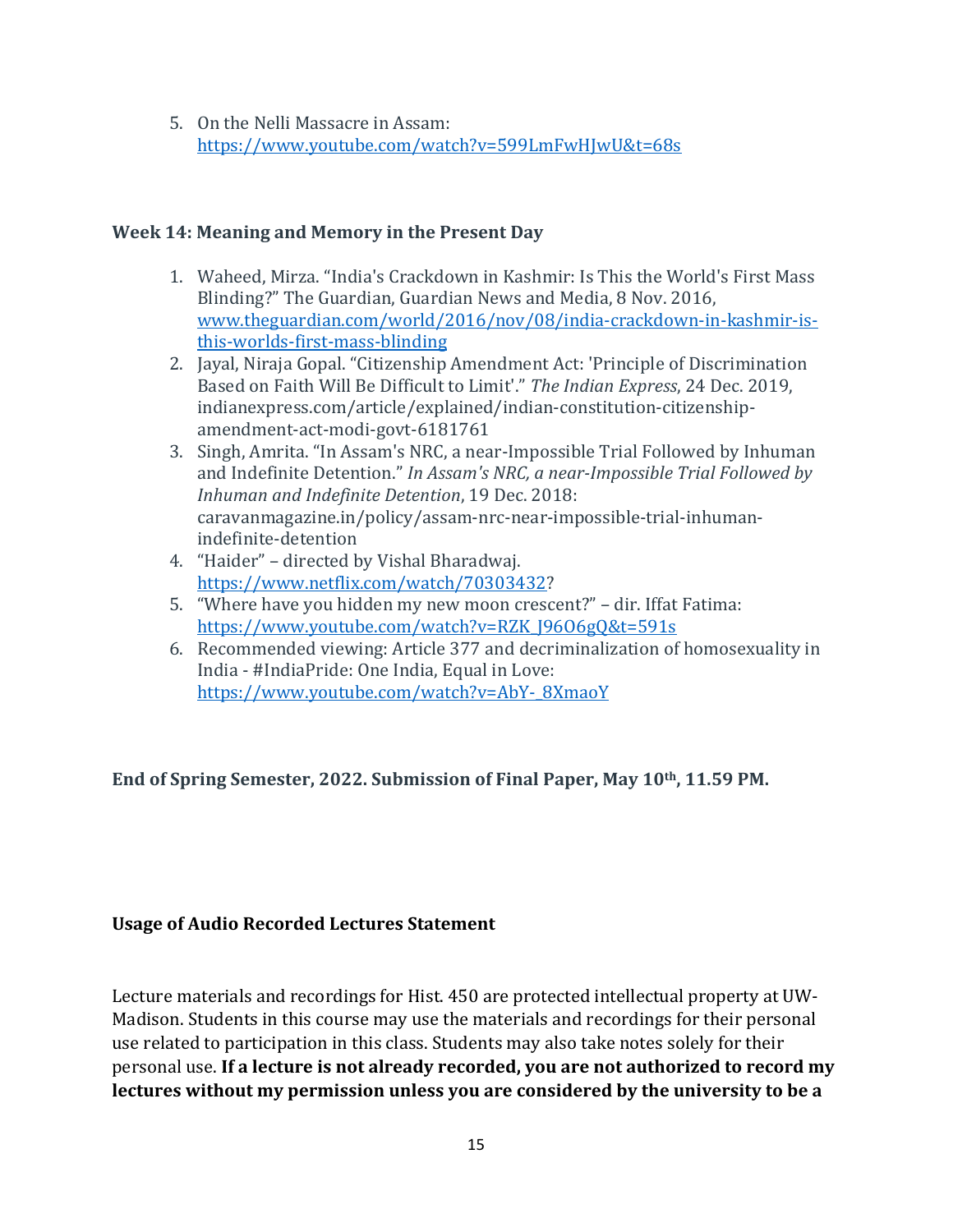**qualified student with a disability requiring accommodation.** [Regent Policy Document 4-1] **Students may not copy or have lecture materials and recordings outside of class, including posting on internet sites or selling to commercial entities**. Students are also prohibited from providing or selling their personal notes to anyone else or being paid for taking notes by any person or commercial firm without the instructor's express written permission. Unauthorized use of these copyrighted lecture materials and recordings constitutes copyright infringement and may be addressed under the university's policies, UWS Chapters 14 and 17, governing student academic and non-academic misconduct.

# **ACADEMIC INTEGRITY STATEMENT**

By virtue of enrollment, each student agrees to uphold the high academic standards of the University of Wisconsin-Madison; academic misconduct is behavior that negatively impacts the integrity of the institution. Cheating, fabrication, plagiarism, unauthorized collaboration, and helping others commit these previously listed acts are examples of misconduct which may result in disciplinary action. Examples of disciplinary action include, but is not limited to, failure on the assignment/course, written reprimand, disciplinary probation, suspension, or expulsion.

#### **ACCOMMODATIONS FOR STUDENTS WITH DISABILITIES STATEMENT**

The University of Wisconsin-Madison supports the right of all enrolled students to a full and equal educational opportunity. The Americans with Disabilities Act (ADA), Wisconsin State Statute (36.12), and UW-Madison policy (Faculty Document 1071) require that students with disabilities be reasonably accommodated in instruction and campus life. Reasonable accommodations for students with disabilities is a shared faculty and student responsibility. Students are expected to inform faculty [me] of their need for instructional accommodations by the end of the third week of the semester, or as soon as possible after a disability has been incurred or recognized. I will work either directly with the student [you] or in coordination with the McBurney Center to identify and provide reasonable instructional accommodations. Disability information, including instructional accommodations as part of a student's educational record, is confidential and protected under FERPA. McBurney Disability Resource Center[: https://mcburney.wisc.edu/](https://mcburney.wisc.edu/)

#### **DIVERSITY & INCLUSION STATEMENT:** <https://diversity.wisc.edu/>

Diversity is a source of strength, creativity, and innovation for UW-Madison. We value the contributions of each person and respect the profound ways their identity, culture, background, experience, status, abilities, and opinion enrich the university community. We commit ourselves to the pursuit of excellence in teaching, research, outreach, and diversity as inextricably linked goals.